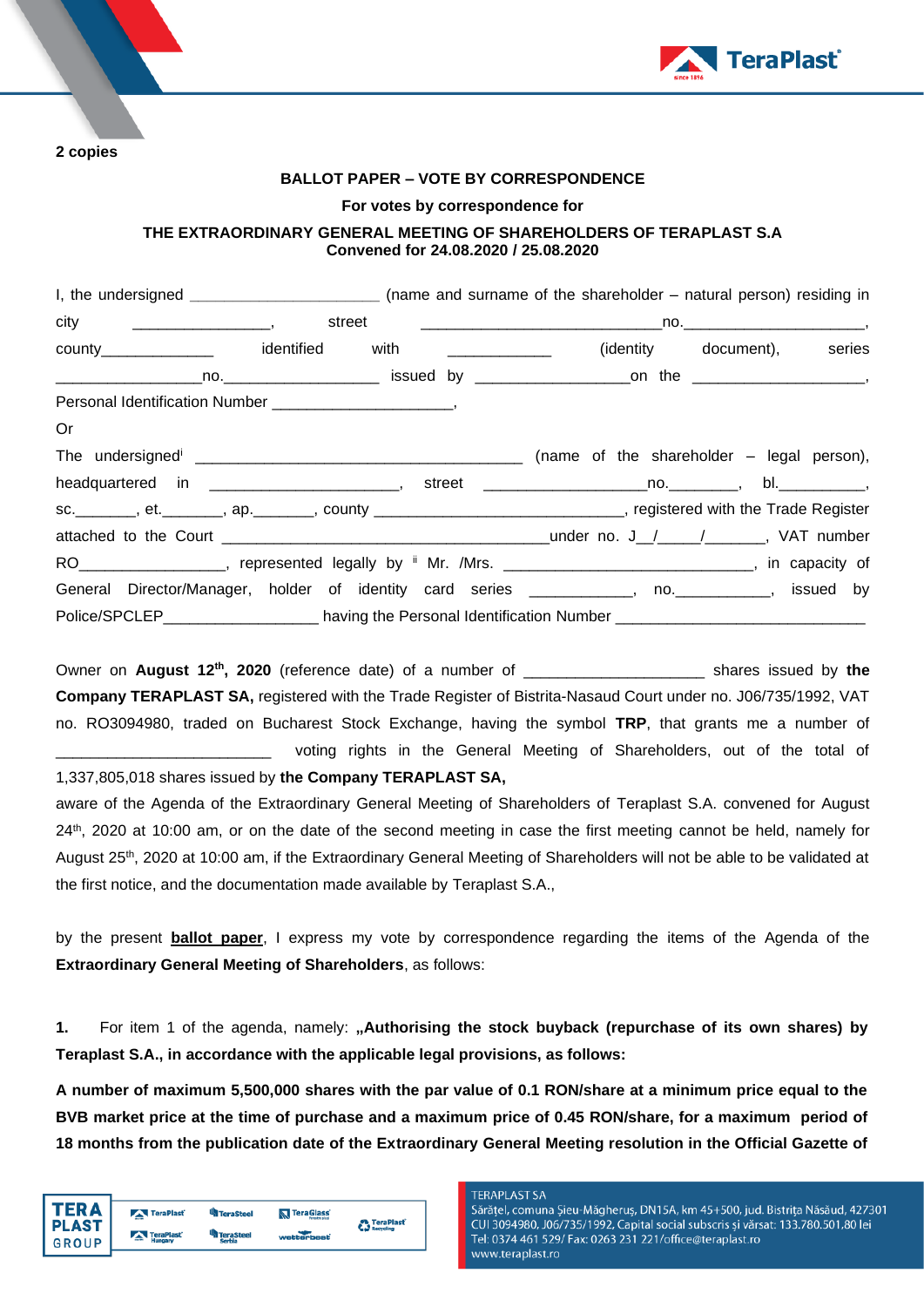

**Romania Part IV, within a stock option plan programme, with a view to implementing a remuneration system of the employees and executives of the Teraplast Group member companies, which should ensure the compliance with the principle of long-term performance and an employee loyalty programme.**

**The nominal value of the own shares thus repurchased may not exceed along with any other own shares owned by Teraplast S.A. the 10% limit threshold of Teraplast S.A.'s subscribed share capital.**

**The payment of the repurchased shares is made out of the distributable profit or the company's available reserves, recorded in the last annual financial statement approved, except for legal reserves, according to provisions of article 103 (1) of Law No. 31/1990, as updated.":**

| For | <b>Against</b> | <b>Abstention</b> |
|-----|----------------|-------------------|
|     |                |                   |

**2.** For item 2 of the agenda, namely: "Appointing the company's Board of Directors for the enforcement and **fulfilment of the stock buyback resolution according to item 1 on the EGMS agenda**.**":**

| For | <b>Against</b> | <b>Abstention</b> |
|-----|----------------|-------------------|
|     |                |                   |

**3.** For item 3 of the agenda, namely: "To authorize the Chairman of the Board of Directors, Mr. Dorel Goia, to **sign, for and on behalf of all the shareholders present at the meeting, the EGMS Decision.":**

| For | <b>Against</b> | <b>Abstention</b> |
|-----|----------------|-------------------|
|     |                |                   |

**4.** For item 4 of the agenda, namely: **"To authorize the company's legal adviser, Mrs. Kinga Vaida, to do everything that is necessary as to record the EGMS Decision at the Trade Register of Bistrita-Nasaud Court, and to publish such decision in the Official Gazette of Romania, Section 4.":**

| For | <b>Against</b> | <b>Abstention</b> |
|-----|----------------|-------------------|
|     |                |                   |

**Please find hereby attached a copy of the valid ID card<sup>iii</sup>/a copy of the registration certificate <sup>iv</sup>.** 

**Note: Will be marked with "X" the box corresponding to the vote. The other boxes will not be filled in with any mark.** 

This ballot paper was drawn up in accordance with the provisions of Law no. 24/2017 on the issuers of financial instruments and market operations, as well as A.S.F. Regulation No.5/2018.

| 'FR Δ                 | TeraPlast            | <sup>4</sup> TeraSteel     | <b>N</b> TeraGlass | <b>A</b> TeraPlast |
|-----------------------|----------------------|----------------------------|--------------------|--------------------|
| <b>PLAST</b><br>GROUP | TeraPlast<br>Hungary | <b>TeraSteel</b><br>Serbia | <b>wetterbeat</b>  | Recycling          |
|                       |                      |                            |                    |                    |

**TERAPLAST SA** 

Sărățel, comuna Șieu-Măgheruș, DN15A, km 45+500, jud. Bistrița Năsăud, 427301 CUI 3094980, J06/735/1992, Capital social subscris și vărsat: 133.780.501,80 lei Tel: 0374 461 529/ Fax: 0263 231 221/office@teraplast.ro www.teraplast.ro